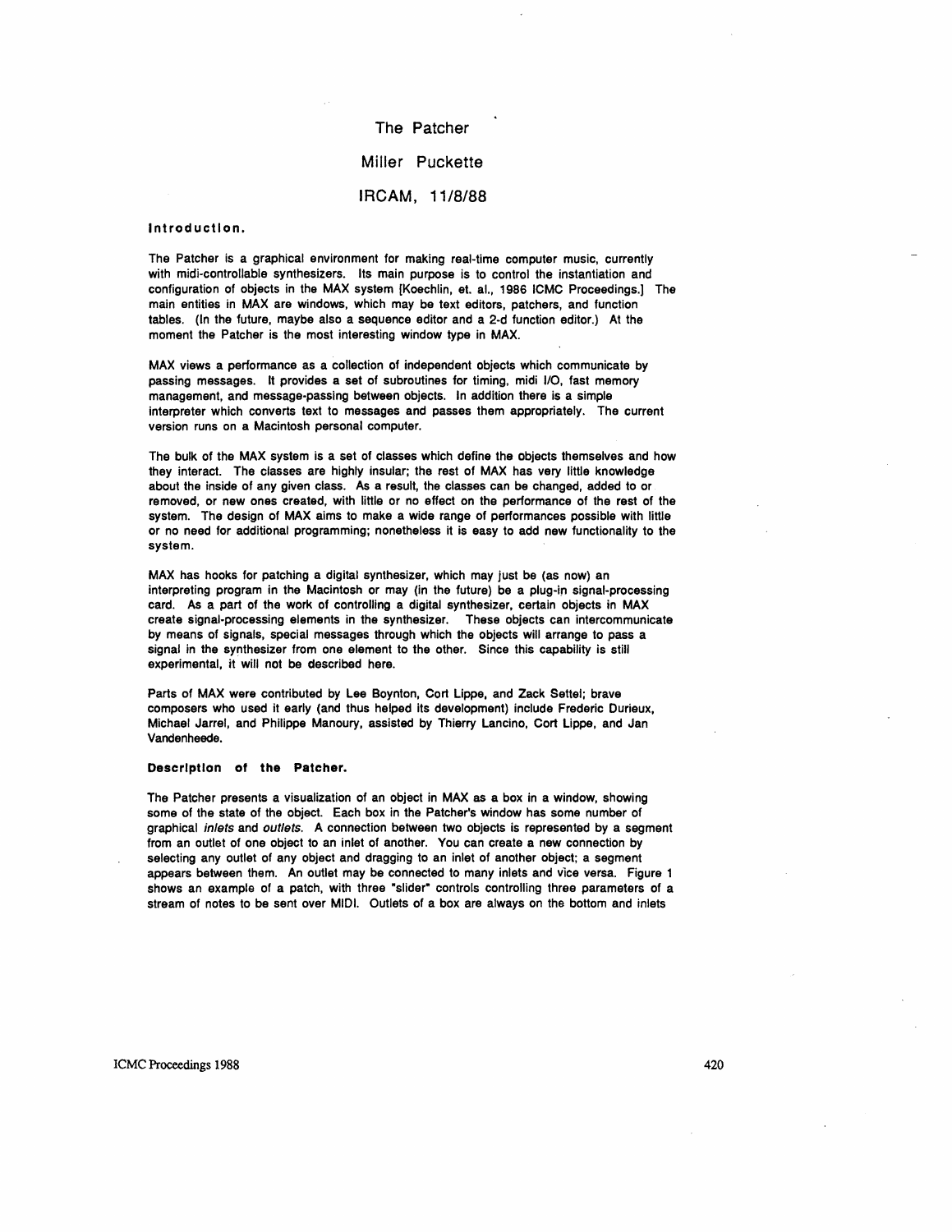on the top. An object is usually taken to be its own first 'inlet, through which you may direct any desired message to the associated object; other inlets are for specific functions, so that standard messages may be used to cause a variety of different actions in the same object.

A box' in the patcher executes code only when something happens to it, usually as a result of a message coming down a line to one of its inlets, but sometimes because the user clicks on it or a timer goes off. When any of these happen. control is passed to that object which might: send messages down lines connected to its outlets, draw something on the screen, and/or set a timer. (An important exception to the "only" is that some boxes (signal processors) run continuously, communicating over "signal" lines -- but we aren't describing that here.)

Messages which go down the lines (or any other message in the system) are a symbol followed by any number of arguments. The arguments may be fixed or floating point numbers, more symbols, and/or references to other objects. A fixed-point slider, for example, sends messages like "fix 123". Here "fix" is a symbol saying that what follows will be a fixed-point number, and "123" is the goods. The messages 'bang', 'fix', and 'float' are considered standard. They mean nothing but what the following types will be; hence they could really be considered equivalent to the data types. The selector "bang" takes no arguments and is usually used to trigger things. The system is optimized for standard messages; outlets work faster on them than on other messages. Another message, "fixfix", which holds two fixed-point numbers, is being phased out in favor of a more general facility. At any rate, you never need to type the words "fix", "float", or "fixfix" since these are automatically filled in by the interpreter when needed.

You can see what messages are appearing at a given outlet by connecting the outlet to the inlet of a "print" object; see for example figure 2. The printouts occurred when the slider was slid up and down.

You can do arithmetic as in figure 3. You may set the initial value of the second inlet for "+" by adding an argument to "+". You can get at function table windows as in figure 4. If you send integers (i.e. 'fix' messages) to the table box, the table's value for that "x" location appears on the box's outlet. You may set table values with "fixfix" messages.

Since patches are often too complicated to fit inside a single window, a mechanism for abstraction is provided, as shown for example in figure 5. There, the "untitled" window is itself the object associated with the "patcher" box in the window titled "imbed.max"; the boxes in "untitled" are of classes "inlet" and "outlet" and correspond to inlets and outlets in the "patcher" box.

Most of the functionality of the system is derived from the classes that can be typed into a "new" box. To be able to write interesting graphical programs, you need classes for flow control, arithmetic, timing, 110, and signal processing. A library of these objects is provided with the system. It is possible to add new ones; how to do this is not described here.

## Messages and the Interpreter.

Whenever you load a file, evaluate text from the text editor, change the contents' of an "object" box or evaluate a "message" box (by clicking on it when the Patcher is locked or by sending a standard message to its inlet,) MAX calls its interpreter. The interpreter converts text into messages; the messages are separated by semicolons or commas.

ICMC Proceedings 1988

421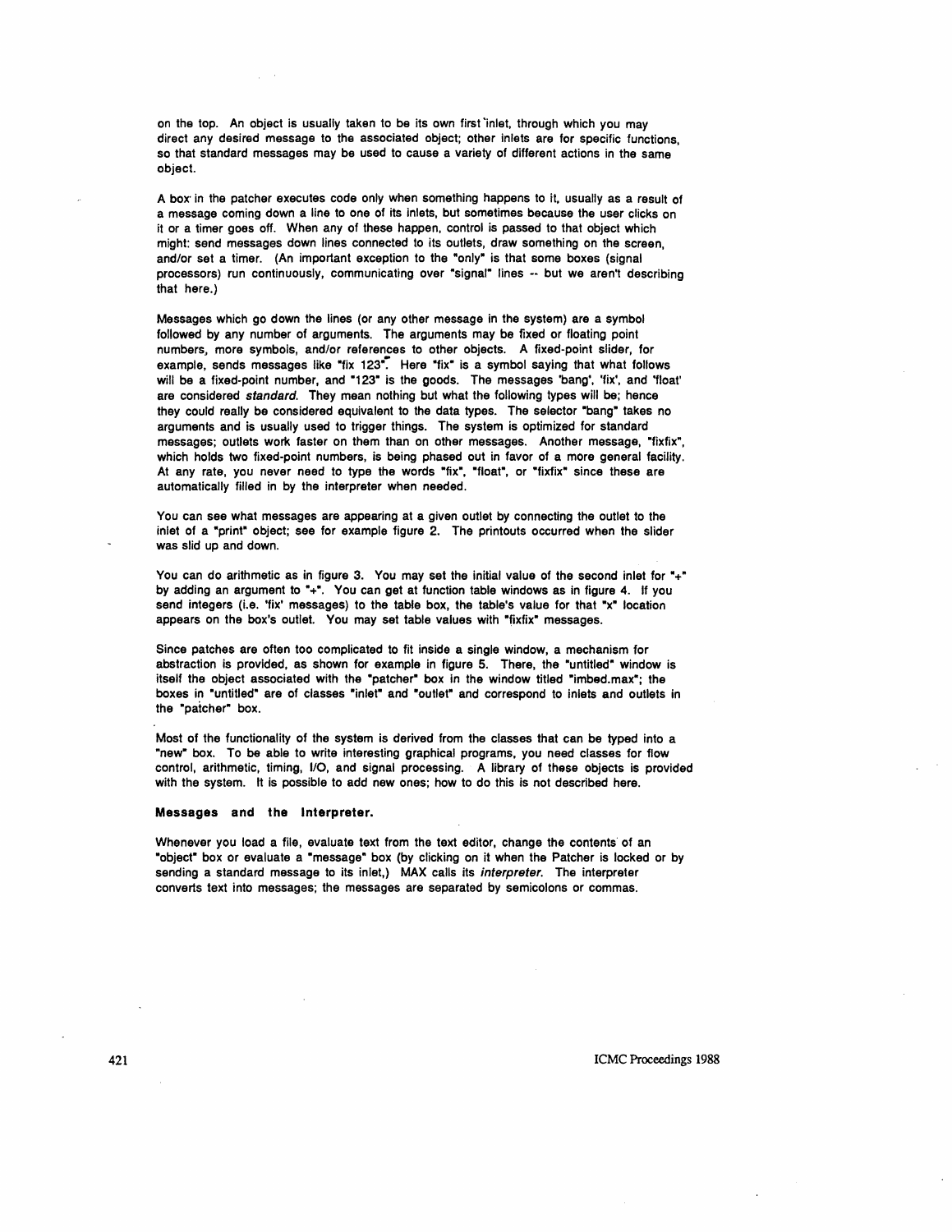If the text to be interpreted is in a message box, the interpreter is called with the outlet as its destination. If a destination is given. the message should contain a symbol (the message's selector) and any arguments. If no destination is given (for instance using "eval" in a text-edit window) the message should start with a destination and continue as before. If a message ends in a comma and there is another message afterward. it is given the same destination as the earlier one (and hence you shouldn't retype it); if it ends in a semicolon the destination is cleared before the next message is interpreted (and hence should be specified in the next message.) For example in figure 6, the messages "foo bar" and "fix 123" go to the outlet (and hence to the "print"), and the message "ralph bang" goes to the "send". ("Send" has the special property that it creates a receiver object with its argument as a name.)

The interpreter also expands arguments named  $$1, $2, \dots$  into whatever arguments the interpreter was given; hence if a message box gets "fixfix 1 2" it sets \$1 to 1 and \$2 to 2.

# Editing\_

The patcher object, in its initial state, presents a window with a menu and a lock button. The menu presents the classes of graphical objects available from the patcher. You can create an instance of a class by selecting it on the menu. The instance appears as a new shape drawn in the window. You can then drag the shape to any place in the window. The lock button controls whether the patcher's configuration may, at the moment, be edited (the unlocked state), or whether further gestures from the mouse and keyboard are to be interpreted as real-time controls.

To make a connection between two boxes the patcher must be unlocked. You click on an outlet of some box and drag toward some inlet, as in figure 7. If the inlet has no method associated to the symbol of the outlet and also has no "anything" method, the connection is not made; if the outlet has no symbol the connection is always made. To delete a connection, select it and hit "cut" or "clear".

When the patcher is unlocked, you can select boxes and lines by clicking on them; shiftclicking adds or deletes an object from the current selection. Cut, copy, paste and clear work from the "edit" menu in the usual way. If you copy and paste a collection of boxes, the lines connecting two copied boxes are also copied.

You can move boxes by dragging them; dragging the mark on the right side changes the width of the box. If other boxes are selected they move or grow in parallel. lines move only as a result of boxes moving or growing.

If you click in the text portion of a box while it's selected you will select the text; the usual toolbox text editing rules apply. Changes you make in the text are only internalized when you deselect the box. If the result is an error the box will get no inlets of outlets.

When the Patcher is locked, if you double-click a "new" box it will send a double-click message to its associated object, which may activate an editing window for it. In particular, if the box is an included Patcher or Table it will activate its own window; if it is another "new" object it puts up a help window for it. The Patcher saves itself to a file by writing an interpretable text which evaluates to a copy of itself. (This mechanism is also used for cut and paste.) The Patcher asks all non-built-in objects to save themselves if they have methods to do so; hence all objects can in principle restore their states entirely. A Patcher is recreated from a file by the native "load" command in the underlying system. The file may be ASCII or binary.

ICMC Proceedings 1988 422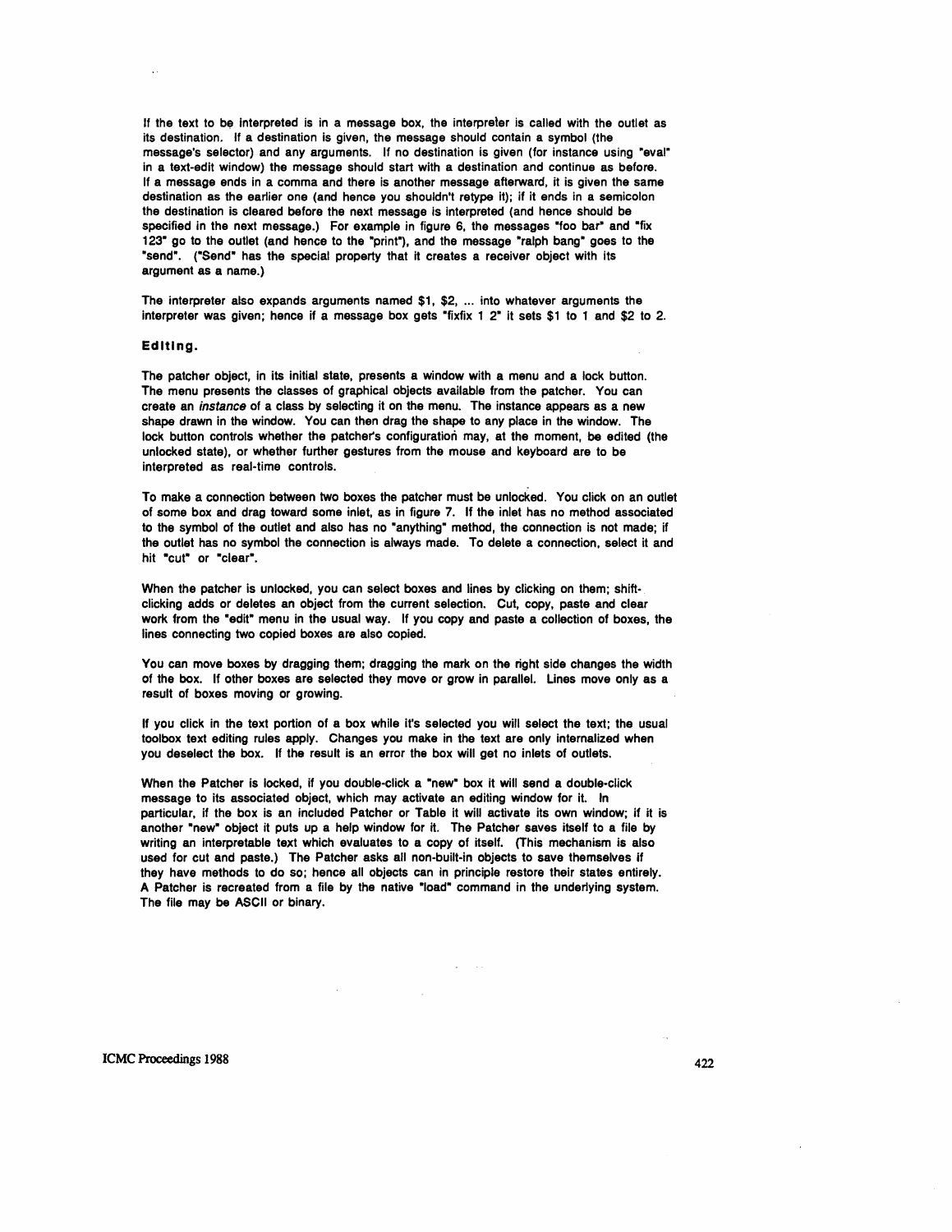Built-In objects.

The patcher's nine types of boxes are divided into three groups: controls, 110, and text. Examples of all the boxes, in the locked and unlocked state, are shown in figure 8.

The controls include a momentary pushbutton, a toggle button, a sliding potentiometer, and a number box; all have one outlet and are their own inlets. The momentary button sends a "bang" message to its outlet whenever it is clicked; the toggle sends "fix 1" or "fix 0" alternately when clicked. The slider and number box send out numeric messages which can be increased or decreased by dragging up or down; the slider slides a bar up and down and the number box prints out its value.

The I/O boxes are "inlet" and "outlet". They only have a meaning when the patcher is imbedded in another via a "new" box (see below). If the patcher is included in another patcher as a box, that box will have inlets and outlets corresponding to the inlet and outlet boxes in the included patcher. If, in the included patcher, you send a message to an outlet box, the message appears on the corresponding outlet on the "object" box that created it.

There are three kinds of text boxes: "new", "message", and "comment". Each contains a text edit record; while the patcher is unlocked you may select and edit the contained text. The "new" box allows you to type out a message which is sent to the *new* object in the underlying system; it should evaluate to a newly created object. If the text is changed, the old object is destroyed and a new one is created.

Normally the object that *new* creates becomes the object box's first inlet and all other inlets and outlets owned by the object are also drawn on the box. Some objects (for instance a Patcher) prevent this and manage their own inlets and outlets.

The "message" box also contains a message, but it is sent to the box's outlet every time a standard message is sent to the box. The message may contain variables which are set to the arguments of the incoming message. If the patcher is locked, clicking on the message box is equivalent to sending a "bang" message.

The "comment" box allows you to write text on the patch for labels and comments.

Non-built-In objects.

The set of non-built-in objects is stili changing, but the following gives a nearly complete listing. The most up-to-date listing is given by the on-line documentation, which is being provided by Cart Lippe. Each class has a help window which is actually a patch featuring the class (figure 9.) There is also a general help window (figure 10) which lists the available classes. You can double-click on an object in this window (or anywhere else) to get the help window for that class. A rough list is:

1. Numbers: int, float. They have two inlets and two outlets; the left outlet sends a 'bang' after the right one sends the value. The right inlet changes the value without sending it; you can send it later by sending 'bang' in the the left inlet.

2. Message decomposition: pack, unpack, switch. bang. Unpack takes 'fixfix' and splits the arguments into separate outlets; "pack" does the opposite. Switch interchanges the two inputs in a way which inverts their order. Bang has two outlets; they both send "bang", the left side before the right.

3. Arithmetic:

**423** ICMC Proceeding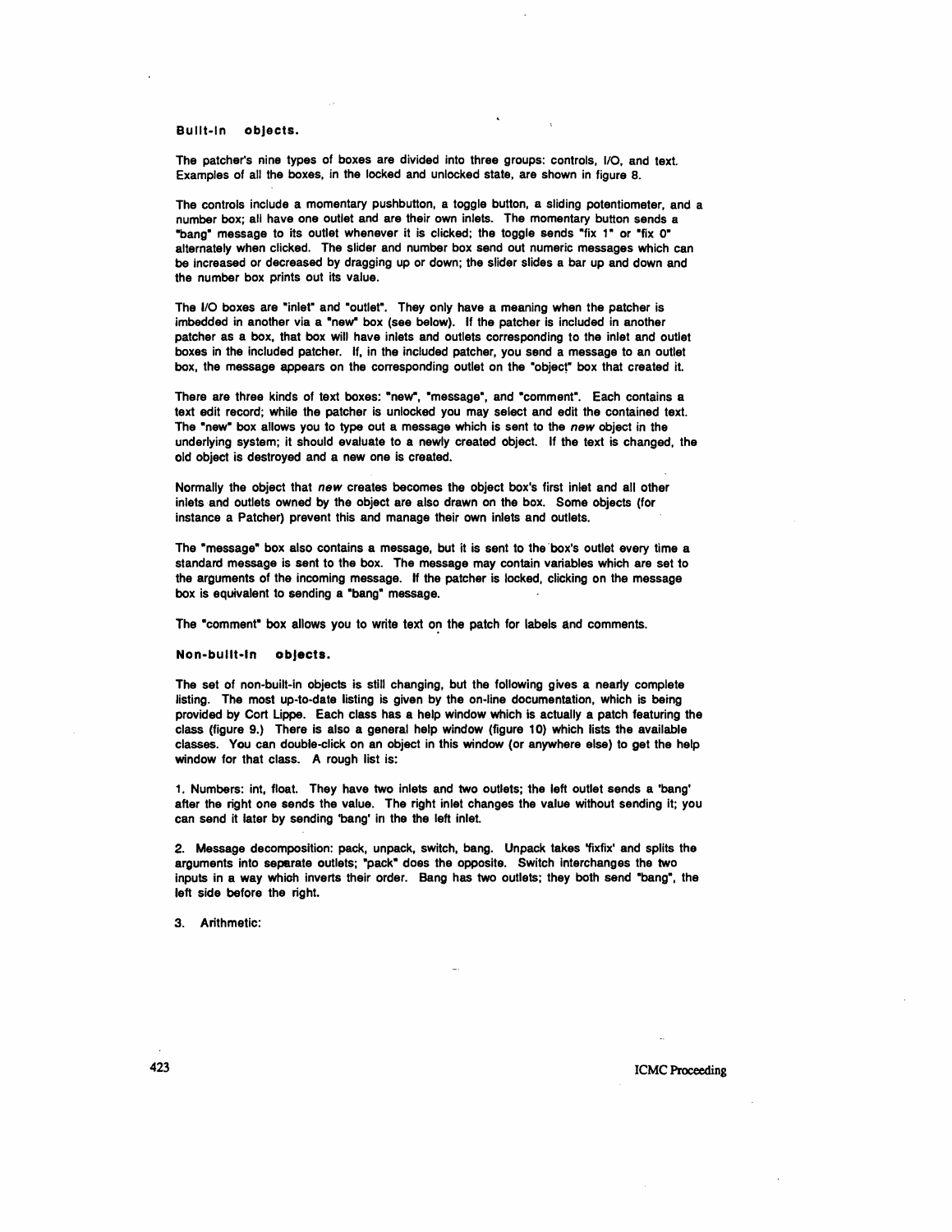fixed- or floating-point:  $+$ ,  $-$ ,  $\overline{\phantom{a}}$ ,  $\overline{\phantom{a}}$ ,

fixed-point only: &, |, &&, ||, %, ==, !=, !, >, <, <=, >=,

not yet implemented: sqrt, sin, cos, tan, asin, acos, atan, atan2, pow, exp, log.

The first two rows, and "atan2" and "pow" from the last row, are binops. If they are given an argument it is the default value for the right inlet (so that you can use the left one to add, subtract, etc, a constant.)

4. Filters: change, sel, gate. "Change" takes a fixed-point input and sends it to its outlet only when it changes. "Sel" selects messages with a specific numeric value and sends them through, changing "fix" to "bang" and "fixfix" to "fix" (stripping the first argument, acting only when it's equal to "sel"'s argument. "Gate" lets stuff through from its right inlet when "1" (or anything else nonzero) is sent to its left; not when "0".

5. MIDI: midiin, midiout, ..., follow, ms, midiparse, midiformat. Midi "channels" 17 through 32 refer to the printer port. Midiseq (actually "ms" and "oms") and follow are a midi sequencer and score follower. Midiparse and midiformat convert raw MIDI bytes to messages and back; thus midiparse has one inlet and 5 outlets (the midi messages), and midiformat has 5 inlets and one outlet.

6. Clock: del, metro, timer, speedlim, line. "del" sends a bang a given interval after a "bang" has come in; if in the meantime another "bang" comes in it reschedules its output to arrive later. "metro" puts out a metronomic pulse; timer acts like a stopwatch; speedlim downsamples an input to change no more frequently than desired; "line" makes breakpoint envelopes.

7. Note-oriented: note, d2nz, notegroup. "note" takes a "fixfix" and supplies, a given time later, a corresponding note-off "fixfix". "d2nz" filters out note-offs (i.e. fixfixes where the second number is zero.) Notegroup waits for a cue and extracts a tempo from it.

8. Misc.: table, patcher, funbuff, send, receive. "Table" and "patcher" are window types. "Funbuff" (by Zack Settel) maintains a linked list of  $(x,y)$  pairs for breakpoint functions or control sequencing. The "send" object creates an outlet in common to all "receives" of the same name, so that input to any send of that name appears as output to all of them.

### **Conclusion.**

The system described here lets musicians choose from a wide range of real-time performance possibilities by drawing message-flow diagrams. These patches can grow large gracefully. because of a strong facility for embedding and interconnection between windows; the results can still be fast and reliable enough for stage performance. A rich set of objects is provided to do computation and MIDI 110; their definitions are abstract enough to make them useful in many different situations.

ICMC Proceedings 1988 424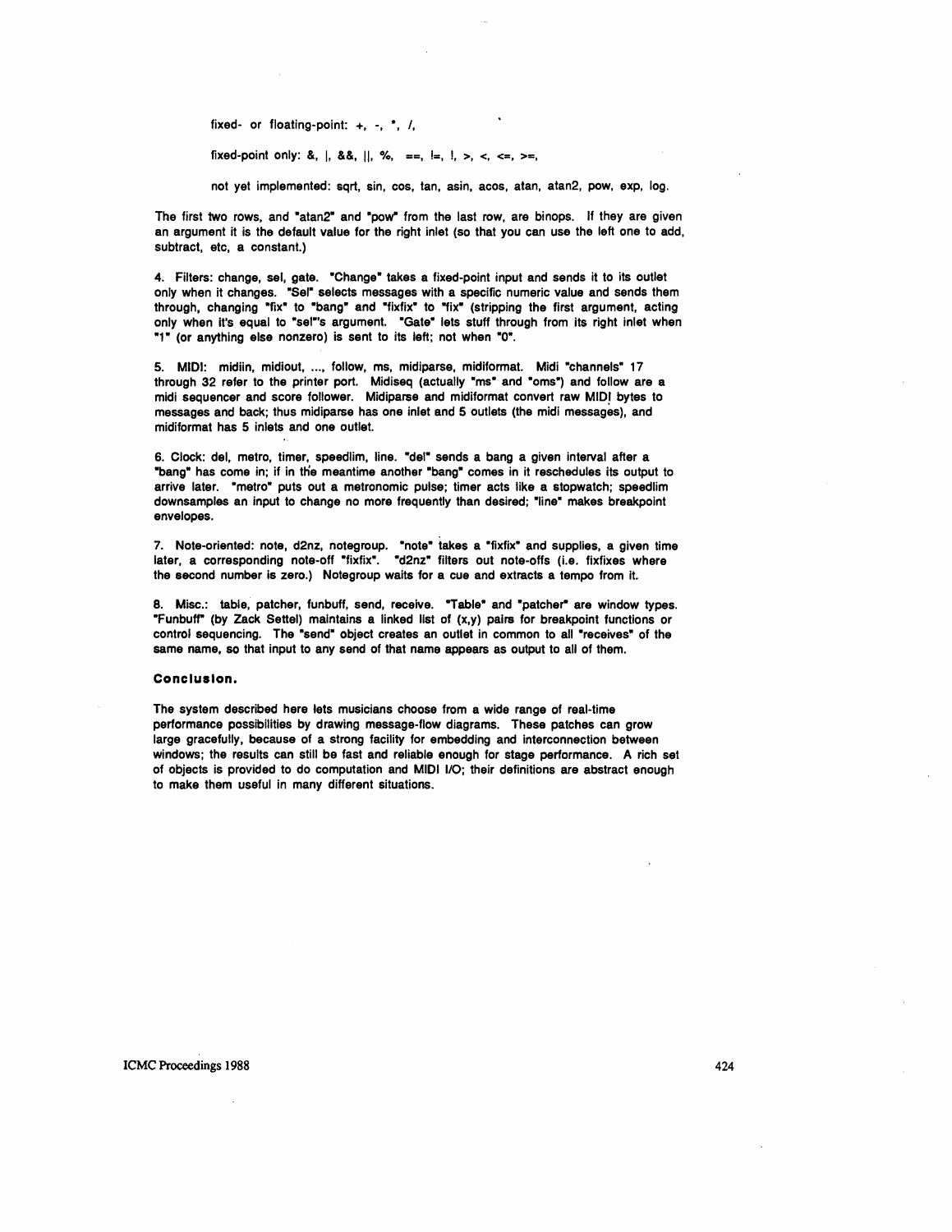

Figure 1. A sample patch.





 $\bar{\mathcal{L}}$ 

And the state of the state of the state of the state of the state of the state of the state of the state of the state of the state of the state of the state of the state of the state of the state of the state of the state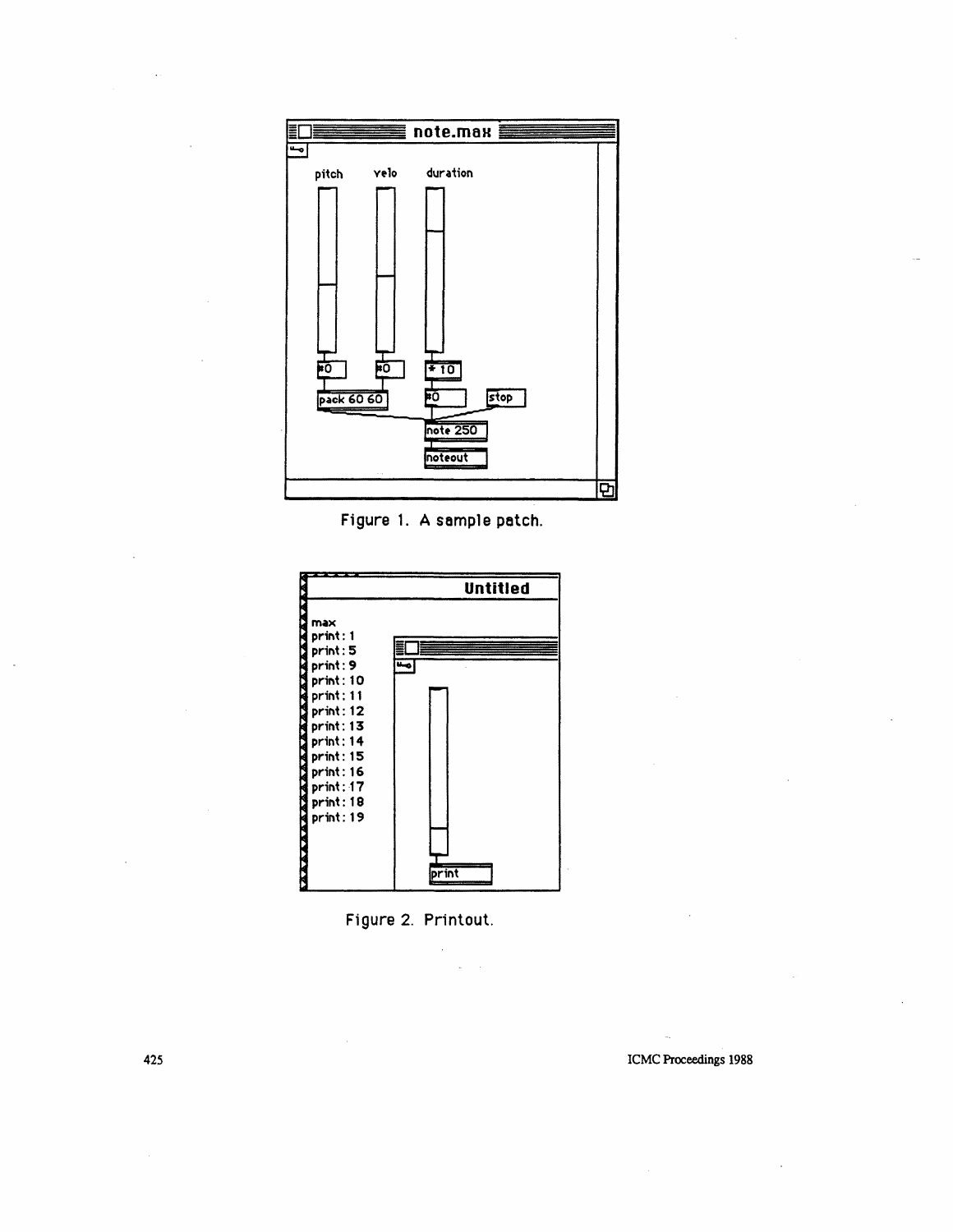

Figure 3. Arithmetic.





ICMC Proceedings 1988

426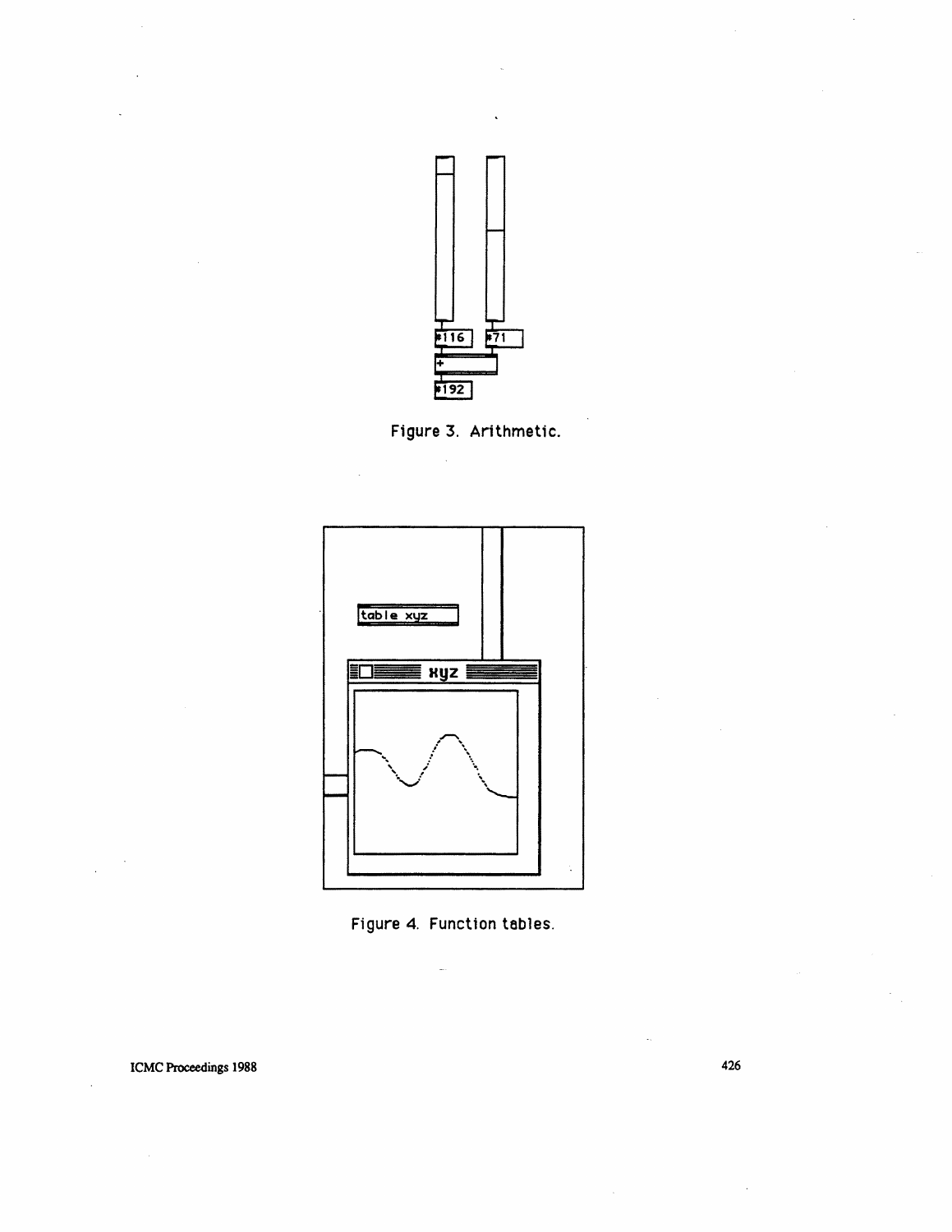





Figure 6. The interpreter.



Figure 7. Editing.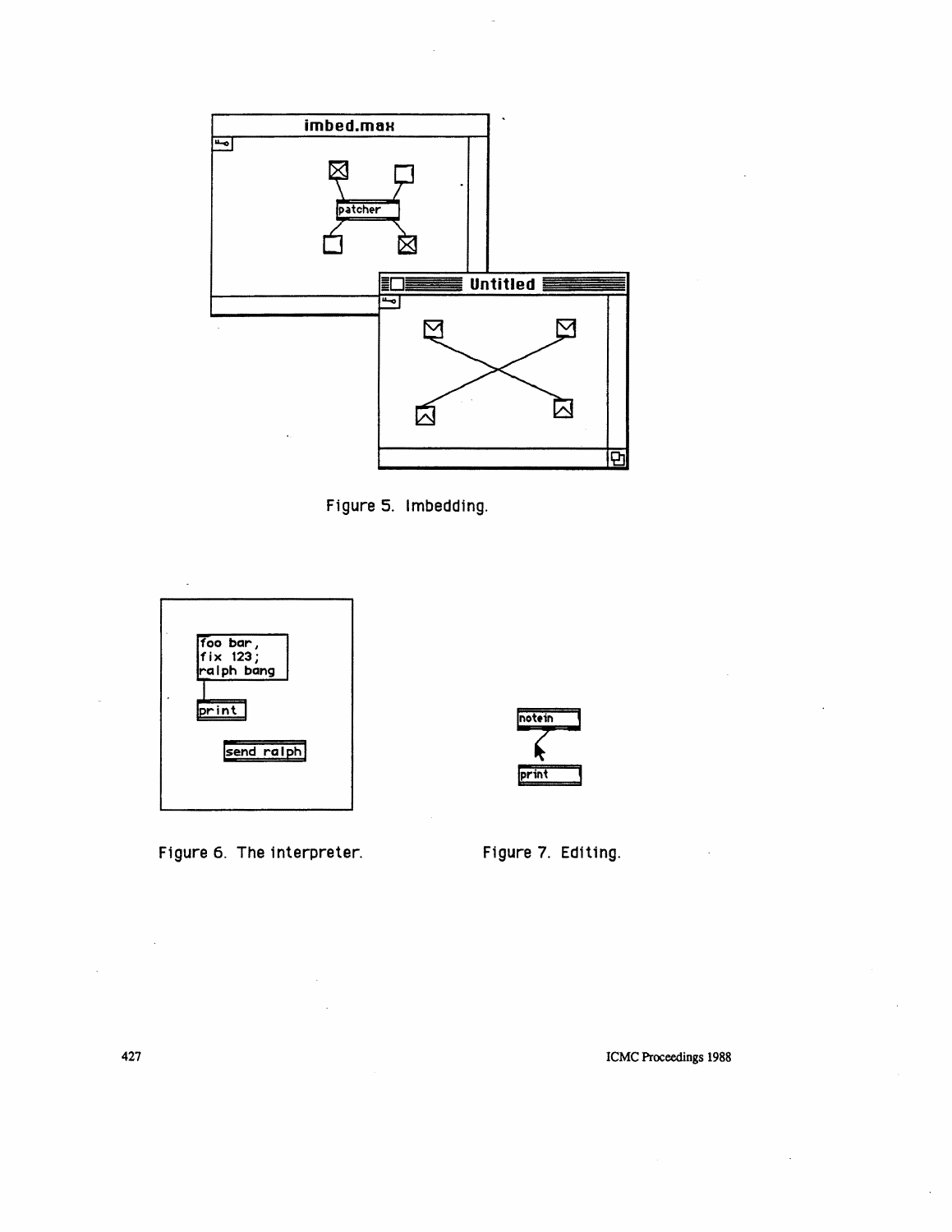